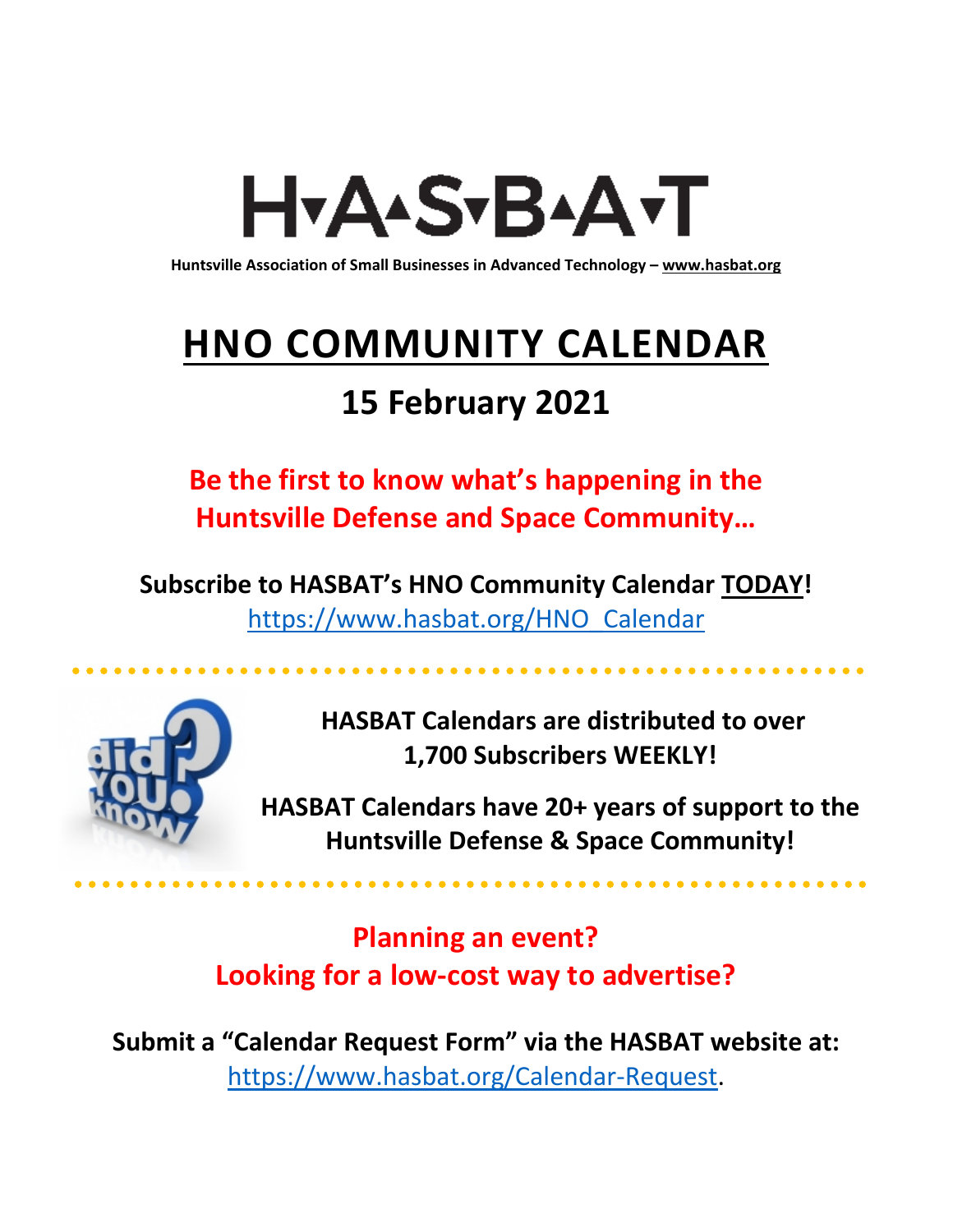**HNO COMMUNITY CALENDAR**

**15 FEBRUARY 2021**

# **Table of Contents**

Instructions: Click CTRL+Enter to access any area(s) of interest, or scroll to the appropriate section

#### **NOTES TO THE CALENDAR**

- *For special event information, contact the appropriate protocol office.*
- *The POC data provided for each calendar entry represents the best information available.*
- *There is an Advanced Planning Calendar if you want to look ahead and avoid conflicts.*
- *Any updates or corrections, please email HASBAT at [calendar@hasbat.org.](mailto:calendar@hasbat.org)*



# **PROUDLY SERVING BUSINESSES IN THE HUNTSVILLE DEFENSE & SPACE COMMUNITY**

Page 2 of 11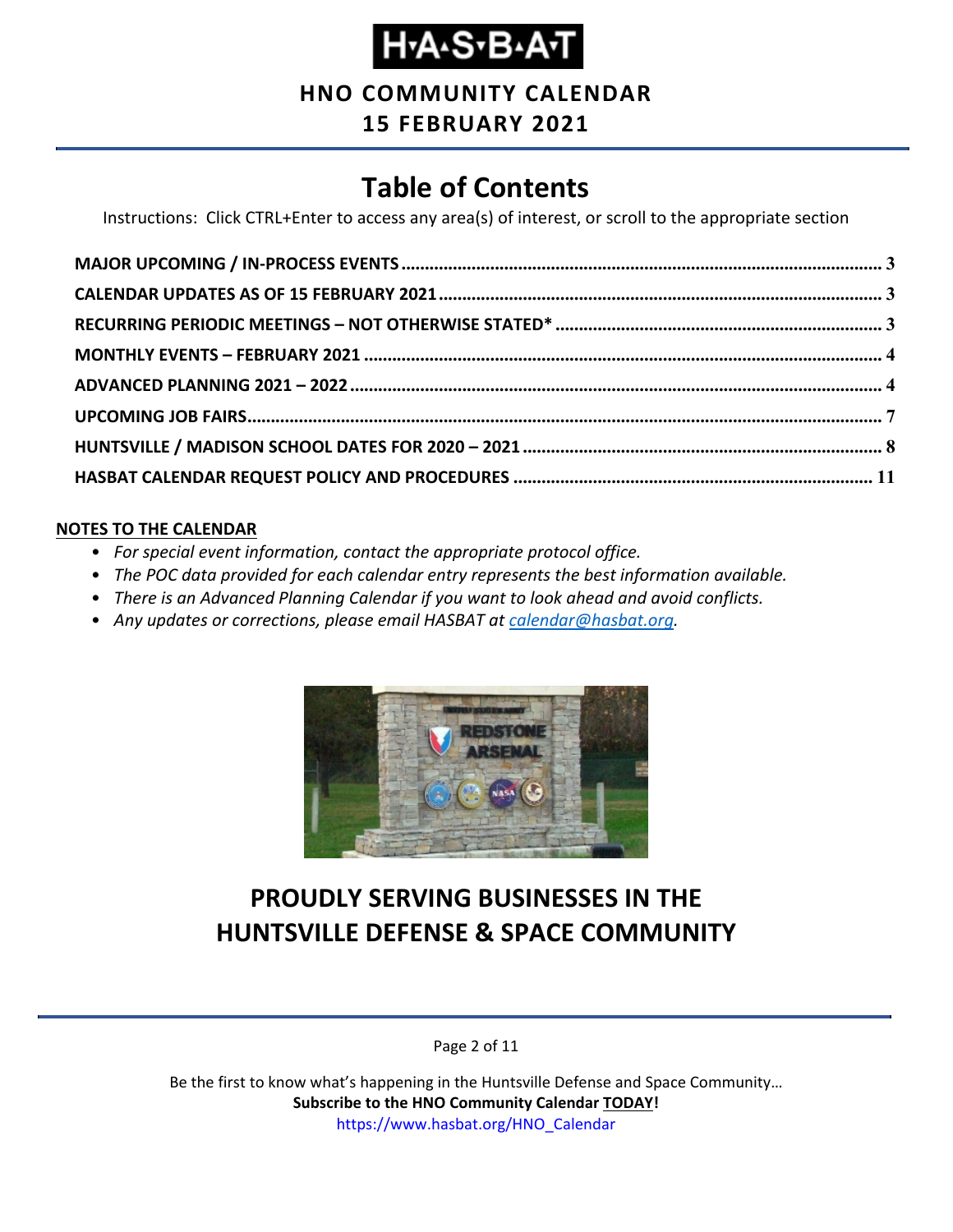**HNO COMMUNITY CALENDAR 15 FEBRUARY 2021**

### <span id="page-2-0"></span>**MAJOR UPCOMING / IN-PROCESS EVENTS**

• **No major short-term events**

### <span id="page-2-1"></span>**CALENDAR UPDATES AS OF 15 FEBRUARY 2021**

- **3 Mar 21 (Virtual): Supplier Performance Risk Assessment / NIST 800-171 Self-Assessment Training**. This is a 2-hour webinar from 9:00 – 11:00 AM on the new DFARS requirements went into effect in November 2020 and it states that DoD contractors must have a score posted in SPRS to be eligible for new contract awards. This training explains the requirements that place for the current environment to be fully compliant with the new rules. Sign-up at: [https://asbdc.ecenterdirect.com/events/8795.](https://asbdc.ecenterdirect.com/events/8795) The cost is free.
- **10 Mar 21 (Virtual): Defense Contract Audit Agency Proposal Adequacy Class**. This is a free 2-hour presentation will provide an overview of how proposal adequacy is determined through discussions on FAR Part 15, Table 15-2 and DFARs 252.215-7009. The presentation discusses proposal adequacy requirements for cost elements such as Direct Labor, Material, Subcontracts, Other Direct Costs (ODCs), and Indirect Rates. Sign-up at [https://asbdc.ecenterdirect.com/events/8765.](https://asbdc.ecenterdirect.com/events/8765) Cost is free.
- **19 Mar 21 (Virtual): Nominations Due for the Tennessee Valley Chapter of the National Defense Industrial Association 2021 Awards Program.** The program is hosted annually to recognize the accomplishments and talents of the Government and defense contractor employees within the Tennessee Valley Defense and Aerospace Industrial Base workforce. Nomination formats and forms can be found at [http://ndiatvc.org/downloads.php.](http://ndiatvc.org/downloads.php) All nominations must be forwarded by March 19, 2021 to Jesse Barber, at [Jesse.L.Barber.civ@mail.mil](mailto:Jesse.L.Barber.civ@mail.mil) or [Jesse.Barber3@gmail.com.](mailto:Jesse.Barber3@gmail.com)

### <span id="page-2-2"></span>**RECURRING PERIODIC MEETINGS – NOT OTHERWISE STATED\***

#### **Please coordinate with event organizers to make sure recurring meeting is still happening.**

- **AFWA Meeting**: 3rd Tues. @1730, Terranova's [www.huntsvilleafwa.org](http://www.huntsvilleafwa.org/)
- **Air Force Association**: 3rd Thurs. @1730, details TBD [Brenda.armstrong@edwardjones.com](mailto:Brenda.armstrong@edwardjones.com)
- **Energy HSV**: Periodic Breakfast Meetings and Luncheons, for more information, contact Trisha Truitt [\(trisha.truitt@energyhuntsville.com\)](mailto:trisha.truitt@energyhuntsville.com) or Kecia Pierce (kecia.pierce@energyhuntsville.com) .
- Huntsville Aerospace Marketing Association (HAMA) Membership Luncheon: 2<sup>nd</sup> Fri. @1100 1300, Jackson Center – [reservations@hamaweb.org](mailto:reservations@hamaweb.org)
- **HASBAT Monthly Membership Meeting**: 1<sup>st</sup> Thurs. (2<sup>nd</sup> during Fed. Holidays) @0700-0830 or 1100-1300, Jackson Center – [www.hasbat.org/events](http://www.hasbat.org/events)
- **HASBAT Quarterly Training Session**: 1<sup>st</sup> Thurs. (2<sup>nd</sup> during Fed. Holidays) @0930-1100 (March, June, September, and December), Jackson Center and other venues per topic – [www.hasbat.org/events](http://www.hasbat.org/events)
- **ICEAA Greater Alabama Chapter Workshop**: 2nd Tuesday –

Page 3 of 11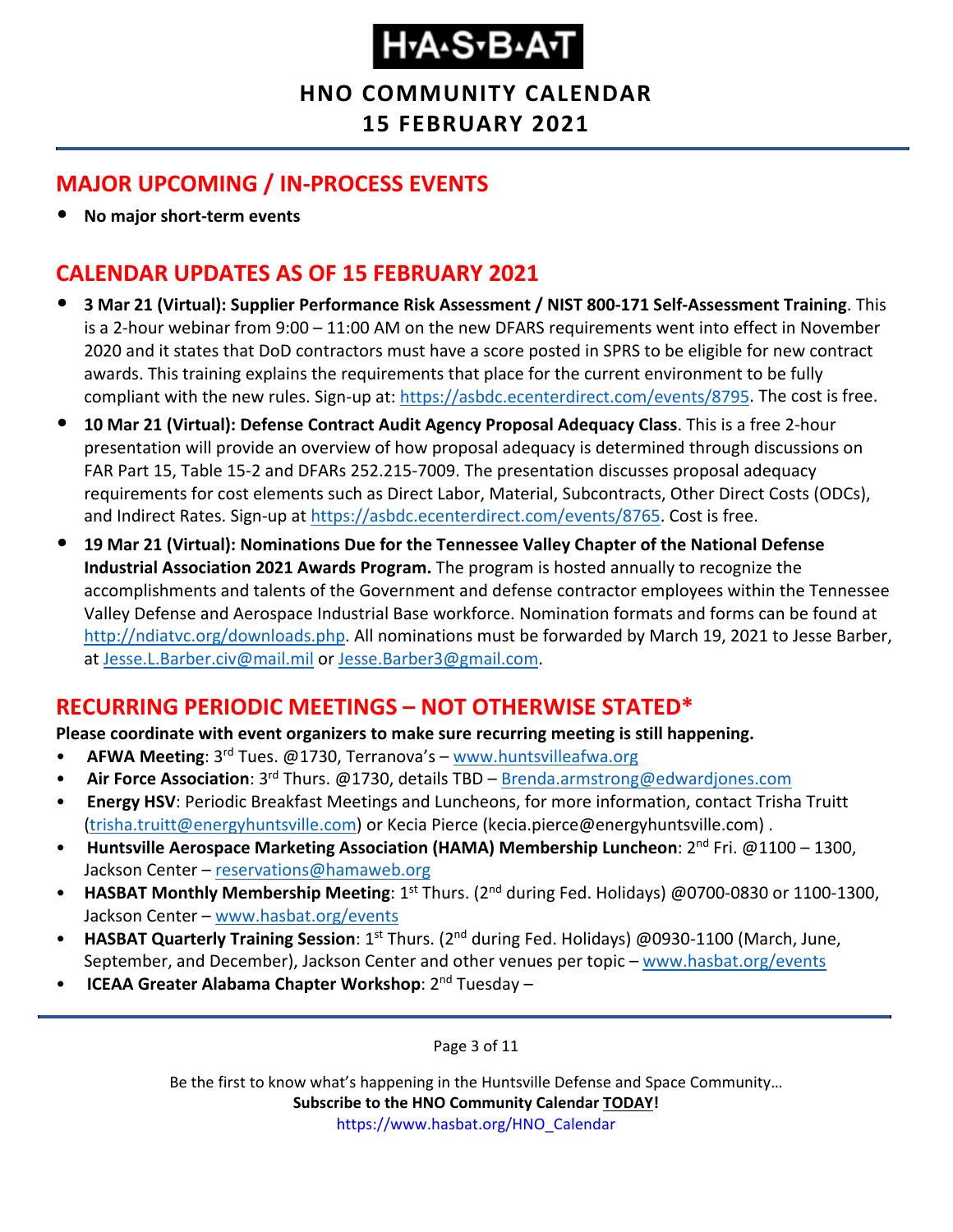# **Н-А-S-В-А-Т**

### **HNO COMMUNITY CALENDAR 15 FEBRUARY 2021**

<http://www.iceaaonline.com/chapters/greater-alabama-chapter/>

- **MOAA**: Last Wed of the Month @1100, Summit Club [csdowning@bellsouth.net](mailto:csdowning@bellsouth.net)
- **North Alabama Veterans & Fraternal Organization Coalition (NAVFOC)**: 1st Weds., American Legion-Post 229 – [www.navfoc.org](http://www.navfoc.org/)
- **NCMA Monthly Meeting**: 3rd Thurs., Check website for time and location [www.ncmahsv.org](http://www.ncmahsv.org/)
- **PMI-NAC Monthly Meeting:** Breakfast Meetings the first Thursday of every month at 7:30 AM in RFCU Atrium. Luncheon Meetings the third Tuesday of every month at 11:30 AM in Jackson Center. See website for details: www.pmi-nac.org
- **RCAGCRA**: 2nd Tues. @1130-1300, Java Café [sherenroberts@yahoo.com](mailto:sherenroberts@yahoo.com)
- **RSA Mil. & Civ. Club (RSAMCC) Lunch**: 2nd Tues, @1000-1230, The Summit [www.rsacwc.org](http://www.rsacwc.org/)
- **RSA Sgt. Maj. Assn.**: 3rd Thurs. @0630-0730, USAG HQ Conf. Rm. D101 [info@redstonesma.org](mailto:info@redstonesma.org) [www.redstonesma.org](http://www.redstonesma.org/)
- **RSA Warrant Officers Association**: 2nd Weds. @1130-1300, Bowling Alley [www.redstonewarrants.com](http://www.redstonewarrants.com/)
- **SAME**: 2<sup>nd</sup> Thurs., RFCU (220 Wynn) [tfoster@ssr-inc.com](mailto:tfoster@ssr-inc.com)
- **VVA #1067**: 2nd Thurs. @1700, American Legion (Drake Ave.) [wharmon446@charter.net](mailto:wharmon446@charter.net)
- *\* NOTE: Events listed in alphabetical order by organization/society name.*

# <span id="page-3-0"></span>**MONTHLY EVENTS – FEBRUARY 2021**

- **18 FEB 21 (Virtual):** What is Fair Pay, sponsored by the Catalyst Center: 3:00 5:00 pm, information and registration at: [https://catalystcenter.ecenterdirect.com/events/971419,](https://catalystcenter.ecenterdirect.com/events/971419) cost: Free
- **23 FEB 21 (Virtual):** SBIR/STTR Summit, sponsored by the Catalyst Center, 9:00 am 3:00 pm, information and registration at: [https://catalystcenter.ecenterdirect.com/events/971422,](https://catalystcenter.ecenterdirect.com/events/971422) cost: \$20.21 for participants, \$50 for exhibitor booth (includes one ticket), 7j eligible: Free
- **25 FEB 21 (Virtual):** UAH Invention to Innovation Center (I2) Boost Ideas Unleashed, 6:00 pm, information and registration at: [https://boost.eventbrite.com,](https://boost.eventbrite.com/) cost: Free
- **25 FEB 21 (Virtual):** HR 102: Putting your HR House in Order, sponsored by SBDC, 11:00 am 1:00 pm, information and registration at: [https://cm.hsvchamber.org/events/details/2021-sbdc-hr-102-putting](https://cm.hsvchamber.org/events/details/2021-sbdc-hr-102-putting-your-hr-house-in-order-11932)[your-hr-house-in-order-11932,](https://cm.hsvchamber.org/events/details/2021-sbdc-hr-102-putting-your-hr-house-in-order-11932) cost: Free

### <span id="page-3-1"></span>**ADVANCED PLANNING 2021 – 2022**

#### **NEAR TERM MARCH 2021 – APRIL 2021:**

• **3 Mar 21 (Virtual): Supplier Performance Risk Assessment / NIST 800-171 Self-Assessment Training**. This is a 2-hour webinar from 9:00 – 11:00 AM on the new DFARS requirements went into effect in November

Page 4 of 11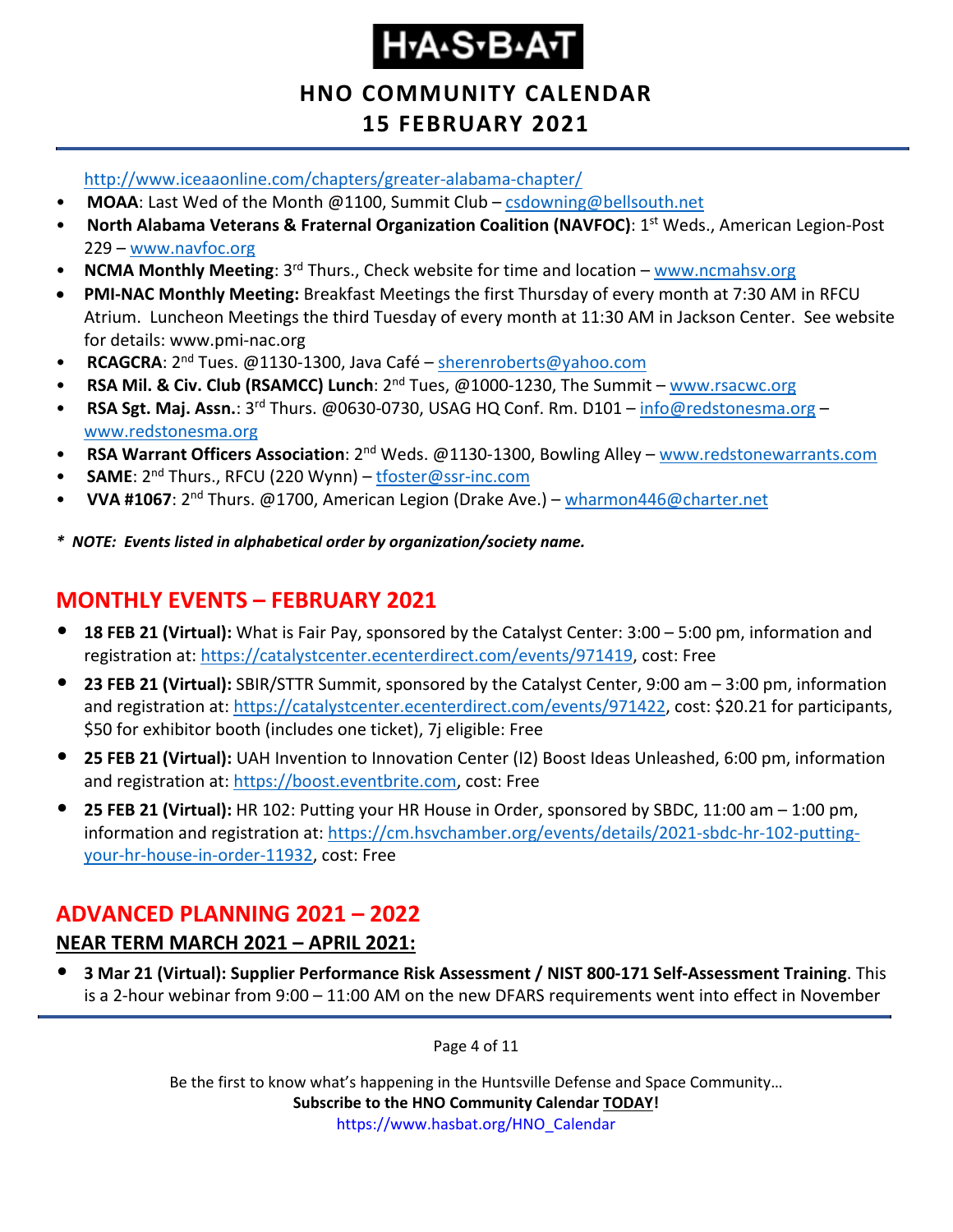## **HNO COMMUNITY CALENDAR 15 FEBRUARY 2021**

2020 and it states that DoD contractors must have a score posted in SPRS to be eligible for new contract awards. This training explains the requirements that place for the current environment to be fully compliant with the new rules. Sign-up at: [https://asbdc.ecenterdirect.com/events/8795.](https://asbdc.ecenterdirect.com/events/8795) The cost is free.

- **4 Mar 21 HASBAT Training and Luncheon (Virtual and In-Person)**. HASBAT sponsors a training session from 9:30 – 11:00 followed by Lunch from 11:30-1:00 at the Jackson Center. See [www.hasbat.org/events](http://www.hasbat.org/events)
- **10 Mar 21 (Virtual): Defense Contract Audit Agency Proposal Adequacy Class**. This is a free 2-hour presentation will provide an overview of how proposal adequacy is determined through discussions on FAR Part 15, Table 15-2 and DFARs 252.215-7009. The presentation discusses proposal adequacy requirements for cost elements such as Direct Labor, Material, Subcontracts, Other Direct Costs (ODCs), and Indirect Rates. Sign-up at [https://asbdc.ecenterdirect.com/events/8765.](https://asbdc.ecenterdirect.com/events/8765) Cost is free.
- **9-11 MAR 21 (Virtual):** AMCOM Advanced Planning Briefs to Industry (APBI), Microsoft Teams, This year's theme is *"Modernized Sustainment Concepts to Enable Large Scale Combat Operations"*." For more information see: [https://beta.sam.gov/opp/ed17ff09d87b4e67b79fee7c2a5ce0f1/view?keywords=APBI&sort=](https://beta.sam.gov/opp/ed17ff09d87b4e67b79fee7c2a5ce0f1/view?keywords=APBI&sort=-relevance&index=&is_active=true&page=1) [relevance&index=&is\\_active=true&page=1](https://beta.sam.gov/opp/ed17ff09d87b4e67b79fee7c2a5ce0f1/view?keywords=APBI&sort=-relevance&index=&is_active=true&page=1)
- **16-18 MAR 21 (Virtual):** AUSA Global Force Next Symposium, information at: <https://www.ausa.org/events/global-force-next>
- **18 Mar 21 (Virtual): SAVE THE DATE for the 31st Marshall Small Business Alliance Meeting.** Hosted by the Marshall Space Flight Center Office of Small Business. 0900–1200**.** Registration and further details coming soon.
- **19 Mar 21 (Virtual): Nominations Due for the Tennessee Valley Chapter of the National Defense Industrial Association 2021 Awards Program.** The program is hosted annually to recognize the accomplishments and talents of the Government and defense contractor employees within the Tennessee Valley Defense and Aerospace Industrial Base workforce. Nomination formats and forms can be found at [http://ndiatvc.org/downloads.php.](http://ndiatvc.org/downloads.php) All nominations must be forwarded by March 19, 2021 to Jesse Barber, at [Jesse.L.Barber.civ@mail.mil](mailto:Jesse.L.Barber.civ@mail.mil) or [Jesse.Barber3@gmail.com.](mailto:Jesse.Barber3@gmail.com)
- **22-26 Mar 21: U.S Army Mission and Installation Contracting Command (MICC) Advanced Planning Brief to Industry (APBI) (Virtual):** This multi-day virtual event will be conducted in lieu of individual office APBIs, broadcasted on the Microsoft Teams platform, and will include presentations from MICC and Army Leadership, as well as an overview of projected MICC requirements and an Industry Day. There will be an opportunity for questions and answers. All questions and answers will be posted to beta.SAM.gov after the event. See details at:

[https://beta.sam.gov/opp/4fb095885be942e386c534b97a9ebe2d/view?keywords=%22Industry%20Day%](https://beta.sam.gov/opp/4fb095885be942e386c534b97a9ebe2d/view?keywords=%22Industry%20Day%20Army%20Futures%20Command%202021%22&sort=-relevance&index=&is_active=true&page=1) [20Army%20Futures%20Command%202021%22&sort=-relevance&index=&is\\_active=true&page=1](https://beta.sam.gov/opp/4fb095885be942e386c534b97a9ebe2d/view?keywords=%22Industry%20Day%20Army%20Futures%20Command%202021%22&sort=-relevance&index=&is_active=true&page=1)

• **8 APR 21: NCMS Mid-South Chapter 22nd Ann. Tng. Seminar** - VBC - [tim.hynes@vencore.com](mailto:tim.hynes@vencore.com)

Page 5 of 11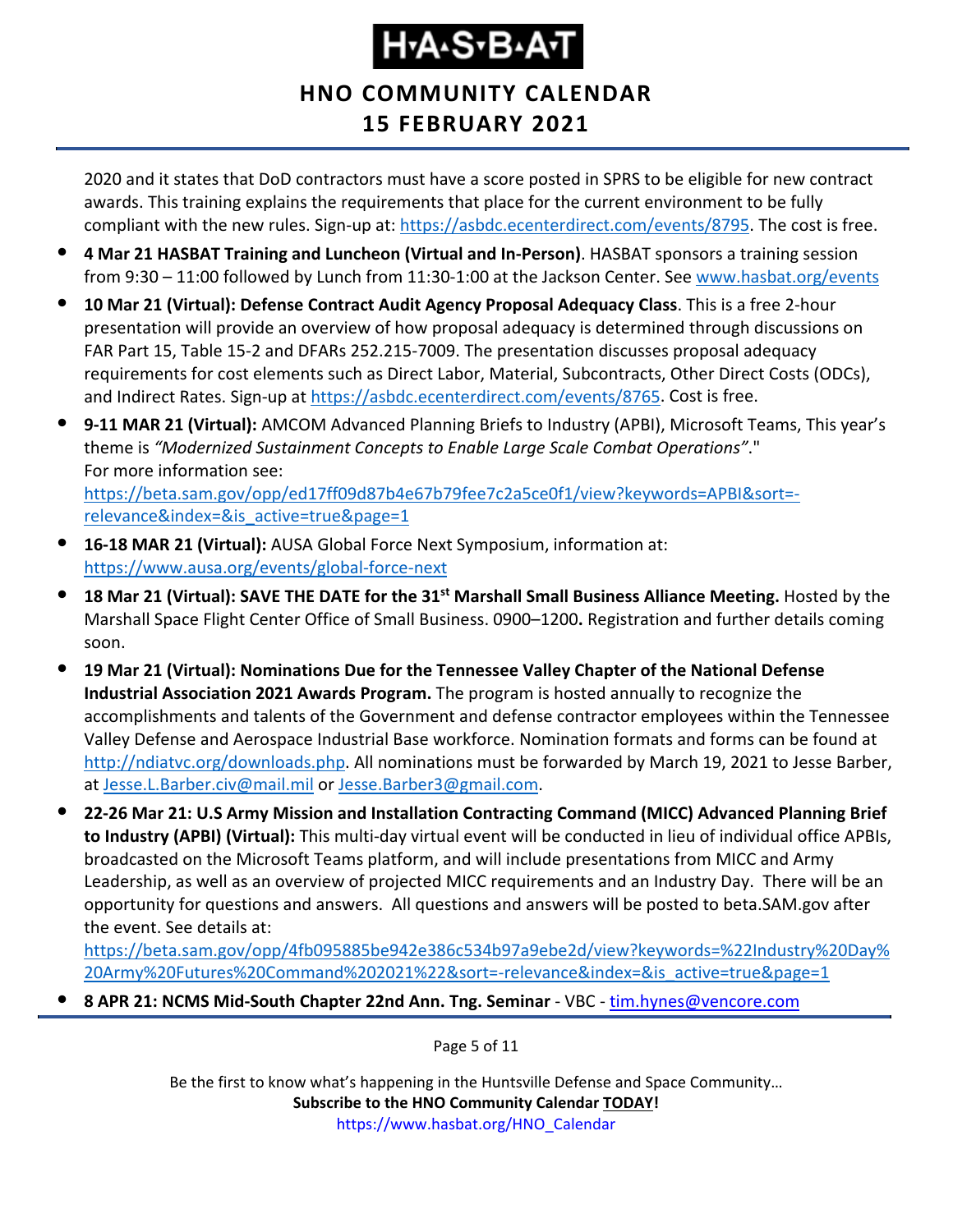### **HNO COMMUNITY CALENDAR 15 FEBRUARY 2021**

- **8 APR 21: HASBAT Membership Breakfast (In-Person)**. HASBAT sponsors a membership breakfast from 7:00 – 8:30 AM at the Jackson Center. See [www.hasbat.org/events](http://www.hasbat.org/events)
- **16 APR 21 (In Person):** PMI Project Management Excellence Awards Dinner, 5:30 9:00 pm, Jackson Center, 6001 Moquin Drive NW, Huntsville AL 35806, information and registration at: [https://pmi](https://pmi-nac.org/meet-reg1.php?id=179)[nac.org/meet-reg1.php?id=179,](https://pmi-nac.org/meet-reg1.php?id=179) cost: \$60
- **20 APR 21 (In Person):** AAAA Golf Tournament, Gaylord Links Golf Course, Nashville, TN, registration links coming soon
- **20-21 Apr 21: Team Aberdeen Proving Ground (APG) hosts the APG Advance Planning Briefing to Industry (APBI) (Virtual).** APG APBI is to describe for industry potential future contracting opportunities for mission areas that focus on: Command, Control, Communications, Computers, Cyber, Intelligence, Surveillance, and Reconnaissance; Research and Development; Test and Evaluation; Chemical and Biological Defense; and APG Garrison. The event will be held virtually via MS Teams. See details at: [https://beta.sam.gov/opp/3a373cfeef8542e7b060329f53f8efb9/view?keywords=APBI&sort=](https://beta.sam.gov/opp/3a373cfeef8542e7b060329f53f8efb9/view?keywords=APBI&sort=-relevance&index=opp&is_active=true&page=1) [relevance&index=opp&is\\_active=true&page=1](https://beta.sam.gov/opp/3a373cfeef8542e7b060329f53f8efb9/view?keywords=APBI&sort=-relevance&index=opp&is_active=true&page=1)
- **21-23 APR 21 (In Person):** Army Aviation Mission Solutions Summit, Gaylord Opryland Hotel and Convention Center, Nashville, TN, more information and registration at: [https://www.quad](https://www.quad-a.org/21Summit)[a.org/21Summit](https://www.quad-a.org/21Summit)

#### **LONGER TERM MAY 2021+**

- **6 May 21 (In Person): HASBAT Membership Luncheon**. HASBAT sponsors a membership luncheon from 11:30 – 1:00 PM at the Jackson Center. See [www.hasbat.org/events](http://www.hasbat.org/events)
- **21-22 JUN 21 (In Person):** Aircraft Survivability Equipment Symposium, Kissimee, FL, more information at: <https://quad-a.org/> (registration not yet available)
- **23 JUN 21 (TBD):** Huntsville Chamber of Commerce Best Places to Work Awards, Von Braun Center
- **10-12 AUG 21 (In Person):** Space and Missile Defense Symposium, Von Braun Center South Hall, information coming soon at smdsymposium.org.
- **17-18 Aug 21 (In Person): 32nd AUVSI Pathfinder Chapter Symposium., The Pathfinder Chapter holds its Annual Fall Symposium at the US Space & Rocket Center.** This two-day event is open to the public and is the place to be to learn about the history of unmanned systems, emerging requirements, and future funding. For more information and registration see: [https://auvsipathfinder.com](https://auvsipathfinder.com/)
- **SEP TBD 21 (In Person):** National Cyber Summit, Von Braun Center South Hall, 700 Monroe Street, Huntsville AL 35801, More information at [www.nationalcybersummit.com](http://www.nationalcybersummit.com/) .

Page 6 of 11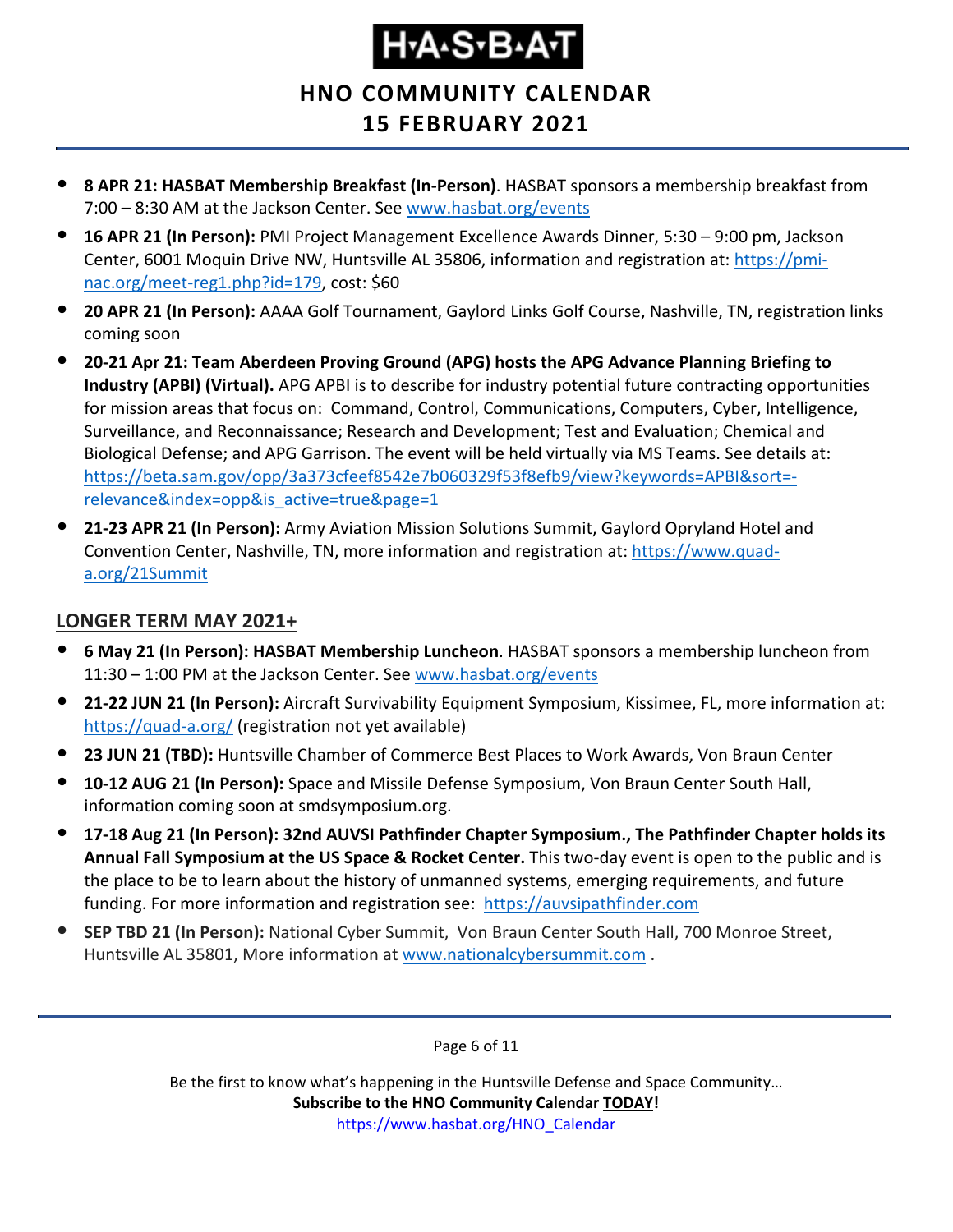**HNO COMMUNITY CALENDAR**

### **15 FEBRUARY 2021**

- **15-17 NOV 21 (In Person):** 2021 Joseph P. Cribbins Training, Equipping and Sustainment Symposium "Synchronizing Across the Army Aviation Enterprise" @ Von Braun Center, more information at: <https://s15.a2zinc.net/clients/aaaa/TASS2020/Public/Enter.aspx>
- **7 APR 22: NCMS Mid-South Chapter 23rd Ann. Tng. Seminar VBC [tim.hynes@vencore.com](mailto:tim.hynes@vencore.com)**

### <span id="page-6-0"></span>**UPCOMING JOB FAIRS**

- Huntsville Chamber of Commerce Job Fair Link: [https://hsvchamber.org/departments/workforce](https://hsvchamber.org/departments/workforce-education/career-fairs/)[education/career-fairs/](https://hsvchamber.org/departments/workforce-education/career-fairs/)
- Huntsville Job Fairs Google Link: [https://www.google.com/search?source=hp&ei=tIkWXYqcBLGOggf1qamIBw&q=huntsville+job+fairs&oq=huntsville+job+fairs&](https://www.google.com/search?source=hp&ei=tIkWXYqcBLGOggf1qamIBw&q=huntsville+job+fairs&oq=huntsville+job+fairs&gs_l=psy-ab.3..0j0i22i30l2.1976.6389..6885...1.0..0.106.1483.20j1......0....1..gws-wiz.....8..35i39j0i131j0i20i263.QNPeuRdHMI0&ibp=htl;jobs&sa=X&ved=2ahUKEwjd5q25ko3jAhXmUt8KHWsmB5MQiYsCKAF6BAgFEBA#fpstate=tldetail&htidocid=pbp-9beJRfv9iMRDAAAAAA%3D%3D&htivrt=jobs) [gs\\_l=psy-ab.3..0j0i22i30l2.1976.6389..6885...1.0..0.106.1483.20j1......0....1..gws](https://www.google.com/search?source=hp&ei=tIkWXYqcBLGOggf1qamIBw&q=huntsville+job+fairs&oq=huntsville+job+fairs&gs_l=psy-ab.3..0j0i22i30l2.1976.6389..6885...1.0..0.106.1483.20j1......0....1..gws-wiz.....8..35i39j0i131j0i20i263.QNPeuRdHMI0&ibp=htl;jobs&sa=X&ved=2ahUKEwjd5q25ko3jAhXmUt8KHWsmB5MQiYsCKAF6BAgFEBA#fpstate=tldetail&htidocid=pbp-9beJRfv9iMRDAAAAAA%3D%3D&htivrt=jobs)[wiz.....8..35i39j0i131j0i20i263.QNPeuRdHMI0&ibp=htl;jobs&sa=X&ved=2ahUKEwjd5q25ko3jAhXmUt8KHWsmB5MQiYsCKAF6BA](https://www.google.com/search?source=hp&ei=tIkWXYqcBLGOggf1qamIBw&q=huntsville+job+fairs&oq=huntsville+job+fairs&gs_l=psy-ab.3..0j0i22i30l2.1976.6389..6885...1.0..0.106.1483.20j1......0....1..gws-wiz.....8..35i39j0i131j0i20i263.QNPeuRdHMI0&ibp=htl;jobs&sa=X&ved=2ahUKEwjd5q25ko3jAhXmUt8KHWsmB5MQiYsCKAF6BAgFEBA#fpstate=tldetail&htidocid=pbp-9beJRfv9iMRDAAAAAA%3D%3D&htivrt=jobs) [gFEBA#fpstate=tldetail&htidocid=pbp-9beJRfv9iMRDAAAAAA%3D%3D&htivrt=jobs](https://www.google.com/search?source=hp&ei=tIkWXYqcBLGOggf1qamIBw&q=huntsville+job+fairs&oq=huntsville+job+fairs&gs_l=psy-ab.3..0j0i22i30l2.1976.6389..6885...1.0..0.106.1483.20j1......0....1..gws-wiz.....8..35i39j0i131j0i20i263.QNPeuRdHMI0&ibp=htl;jobs&sa=X&ved=2ahUKEwjd5q25ko3jAhXmUt8KHWsmB5MQiYsCKAF6BAgFEBA#fpstate=tldetail&htidocid=pbp-9beJRfv9iMRDAAAAAA%3D%3D&htivrt=jobs)

Page 7 of 11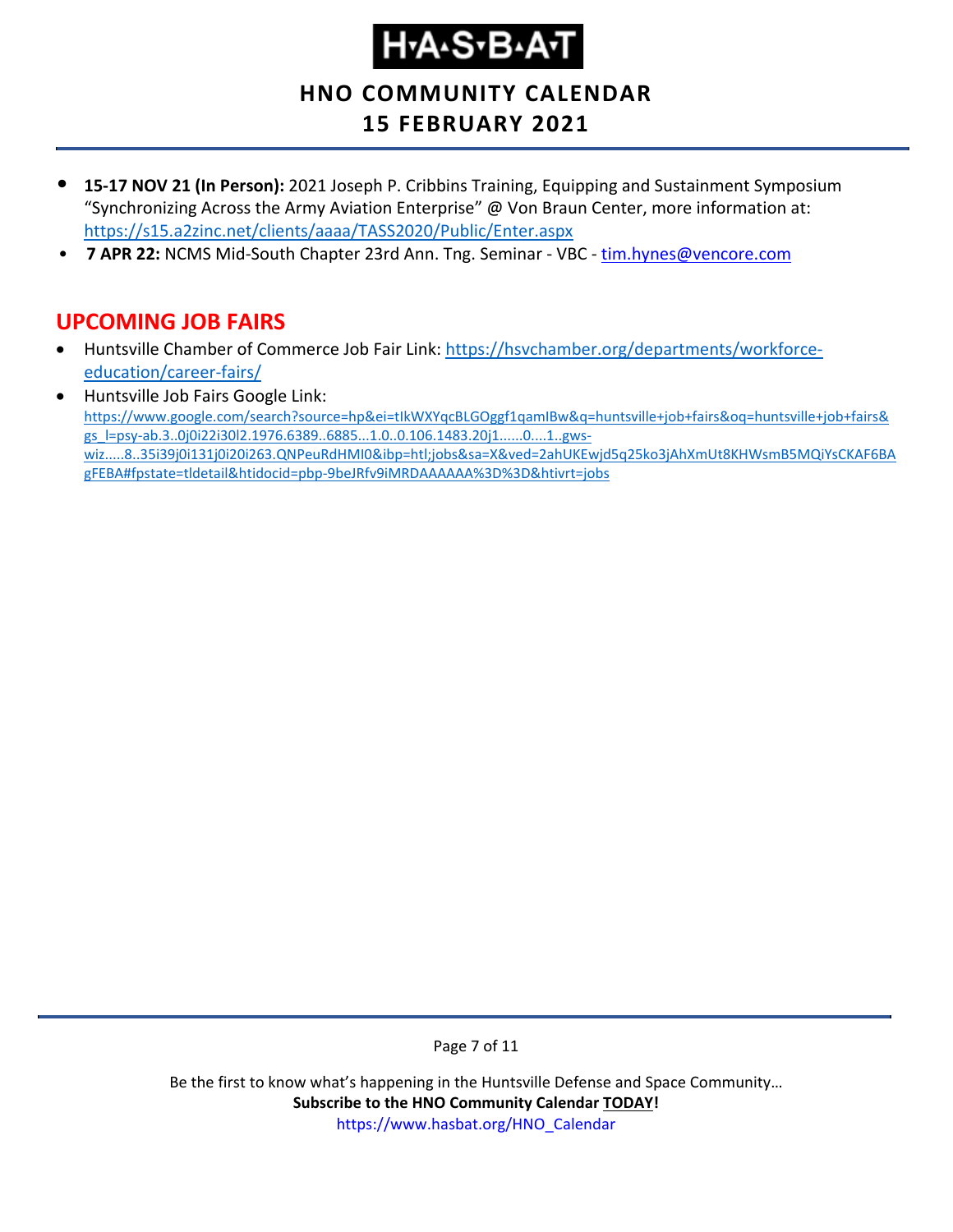**HNO COMMUNITY CALENDAR**

#### **15 FEBRUARY 2021**

#### <span id="page-7-0"></span>**HUNTSVILLE / MADISON SCHOOL DATES FOR 2020 – 2021 UPDATED – VIRTUAL CLASSES ONLY FOR FIRST 90 DAYS FOR HUNTSVILLE / MADISON CITY AND COUNTY SCHOOLS as of 7/21/2020**

**NOTE: DATES DO NOT APPEAR IN THE HNO COMMUNITY CALENDAR LISTING ABOVE.**

#### **APPROVED Huntsville City Schools** 2020-2021 Academic Calendar



As of 6/4/2020

Page 8 of 11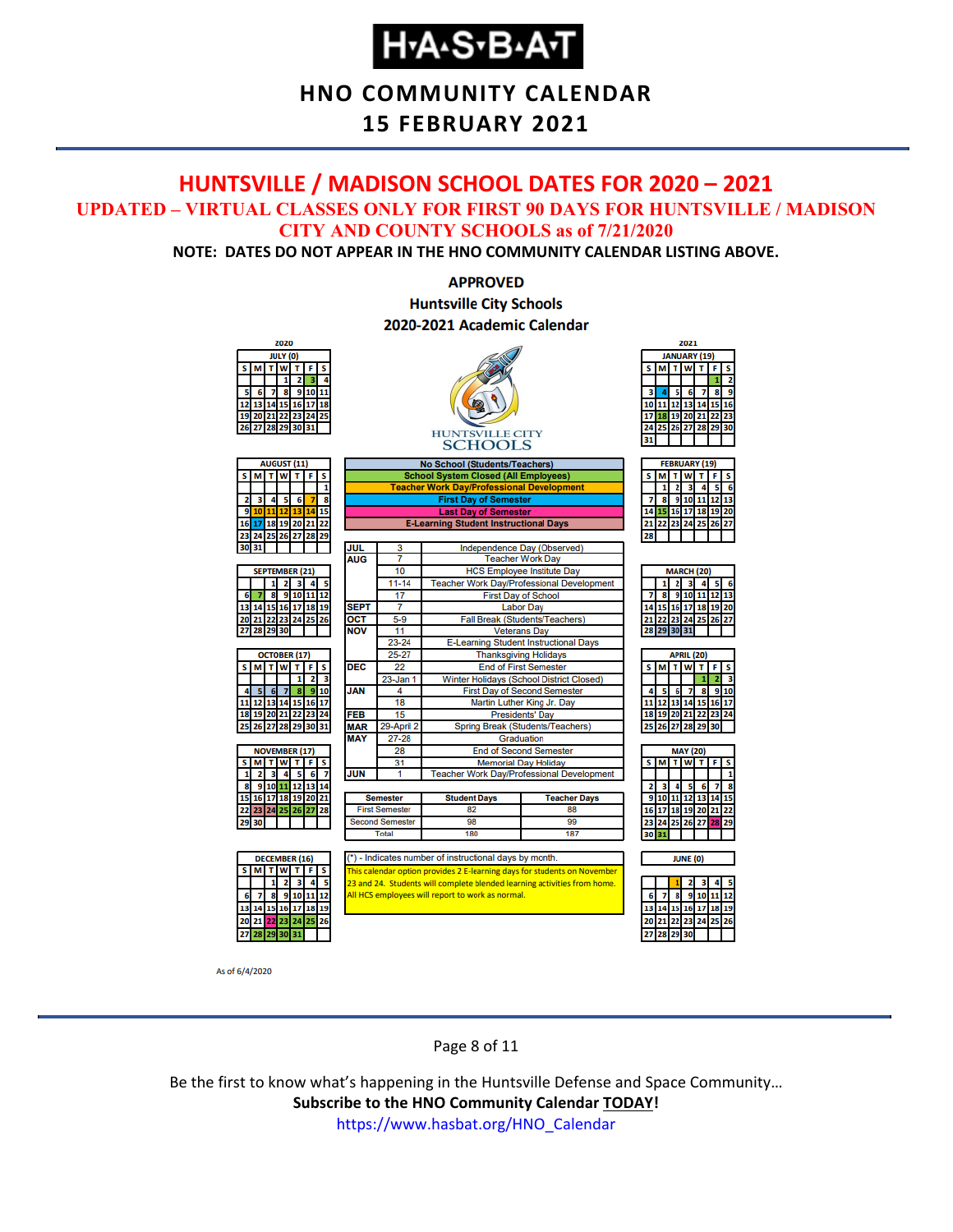### **HNO COMMUNITY CALENDAR 15 FEBRUARY 2021**

# **MADISON CITY SCHOOLS CALENDAR**

2020-2021 211 Celtic Drive Madison, AL 35758

FAX: 256-464-8291



Page 9 of 11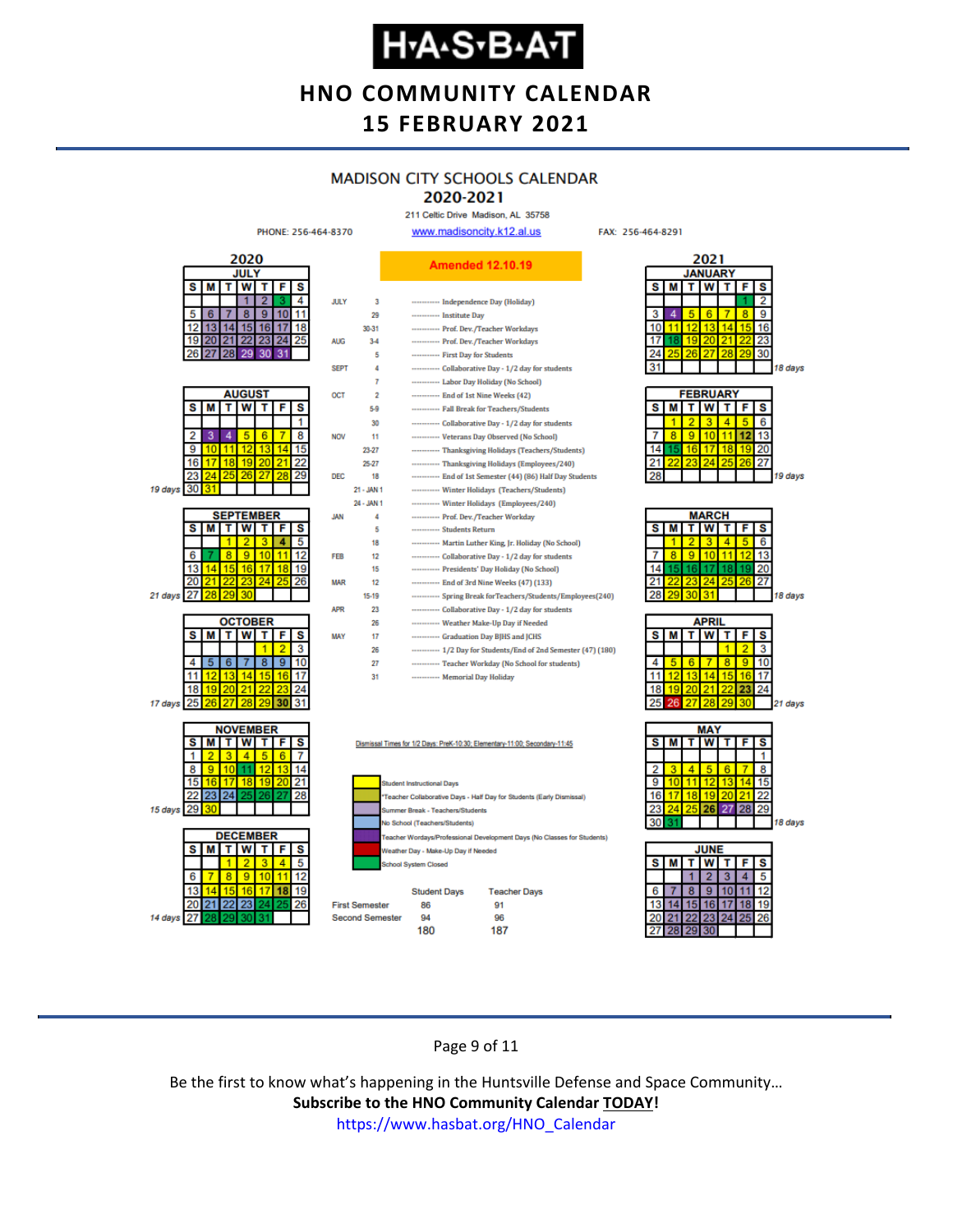# **Н-А-S-В-А-Т**

### **HNO COMMUNITY CALENDAR 15 FEBRUARY 2021**

#### **MADISON COUNTY SCHOOLS CALENDAR**

#### 2020-2021

**FIRST SEMESTER - 88 DAYS** 

www.mcssk12.org

Phone: 256-852-2557



| <b>AUGUST</b> |    |    |          |    |    |    |  |
|---------------|----|----|----------|----|----|----|--|
| s             | М  | S  |          |    |    |    |  |
|               |    |    |          |    |    |    |  |
| 2             | 3  | 4  | 5        | 6  |    | 8  |  |
| 9             | 10 |    | 12       | 13 |    |    |  |
| 16            | 17 | 18 | 19       | 20 | 21 | 22 |  |
| 23            | 24 |    | 25 26 27 |    | 28 | 29 |  |
| 30            | 31 |    |          |    |    |    |  |

| <b>SEPTEMBER</b> |                       |                 |          |  |    |    |  |
|------------------|-----------------------|-----------------|----------|--|----|----|--|
| s                | F<br>W<br>S<br>т<br>М |                 |          |  |    |    |  |
|                  |                       |                 |          |  |    |    |  |
| 6                |                       | ٠               | g        |  |    | 12 |  |
| 13               |                       | 15 <sub>1</sub> | 16       |  | 18 | 19 |  |
| 20               | 21                    |                 | 22 23 24 |  | 25 | 26 |  |
| 27               | 28                    | 29              | 30       |  |    |    |  |







| AUG 5-7          |    |                | Staff Development / Workday                  |  |  |  |  |  |  |
|------------------|----|----------------|----------------------------------------------|--|--|--|--|--|--|
|                  |    | $10 - 18$      | Staff Development / Workday                  |  |  |  |  |  |  |
|                  | 19 |                | <b>First Day of School</b>                   |  |  |  |  |  |  |
| SEP <sub>7</sub> |    |                | <b>Labor Day</b>                             |  |  |  |  |  |  |
| OCT 5-9          |    |                | Fall Break (Students/Teachers)               |  |  |  |  |  |  |
|                  |    | 8.9            | Fall Break (employees)                       |  |  |  |  |  |  |
| <b>NOV 11</b>    |    |                | <b>Veteran's Day</b>                         |  |  |  |  |  |  |
|                  |    | 24 - 27        | Thanksgiving Break (Students/Teachers)       |  |  |  |  |  |  |
|                  |    | $25 - 27$      | Thanksgiving Break (employees)               |  |  |  |  |  |  |
|                  |    | DEC 22 -Jan 1  | <b>Winter Break</b>                          |  |  |  |  |  |  |
|                  |    |                |                                              |  |  |  |  |  |  |
|                  |    |                | <b>SECOND SEMESTER - 88 DAYS</b>             |  |  |  |  |  |  |
|                  |    |                |                                              |  |  |  |  |  |  |
| <b>JAN</b>       | 18 |                | Martin Luther King Jr Day                    |  |  |  |  |  |  |
|                  | 19 |                | <b>Second Semester Begins</b>                |  |  |  |  |  |  |
| <b>FFR 15</b>    |    |                | <b>President's Day</b>                       |  |  |  |  |  |  |
|                  |    | MAR 29 - APR 2 | Spring Break (Students/Teachers)             |  |  |  |  |  |  |
| APR 1 -2         |    |                | Spring Break (Employees)                     |  |  |  |  |  |  |
| MAY 25 -26       |    |                | <b>GRADUATIONS</b>                           |  |  |  |  |  |  |
|                  | 28 |                | <b>Last Day of School</b>                    |  |  |  |  |  |  |
|                  | 31 |                | <b>Memorial Day</b>                          |  |  |  |  |  |  |
| <b>JUN</b>       | 1  |                | <b>Teacher Workdays</b>                      |  |  |  |  |  |  |
|                  |    |                |                                              |  |  |  |  |  |  |
|                  |    |                | <b>Progress Report and Report Card Dates</b> |  |  |  |  |  |  |
|                  |    | Grading        | <b>Progress</b><br>Report                    |  |  |  |  |  |  |
|                  |    | Period         | Report<br>Card                               |  |  |  |  |  |  |
|                  |    | 1              | 9/17/2020<br>10/29/2020                      |  |  |  |  |  |  |
|                  |    | 2              | 12/1/2020<br>1/21/2021                       |  |  |  |  |  |  |
|                  |    | 3              | 2/18/2021<br>3/25/2021                       |  |  |  |  |  |  |
|                  |    | 4              | 4/29/2021<br>6/3/2021                        |  |  |  |  |  |  |
|                  |    |                |                                              |  |  |  |  |  |  |
|                  |    |                | 4/10 Work Weeks                              |  |  |  |  |  |  |
|                  |    |                |                                              |  |  |  |  |  |  |



Half Day **BOARD APPROVED** June 25, 2020



| <b>FEBRUARY</b> |    |    |                 |                             |                   |    |  |  |
|-----------------|----|----|-----------------|-----------------------------|-------------------|----|--|--|
| s               | м  |    | T W             | $\mathbf{T}$                | F                 | s  |  |  |
|                 |    | ۰  | з               |                             |                   | ĥ  |  |  |
|                 | R  | 9) | 10 <sup>1</sup> |                             | $12 \overline{ }$ | 13 |  |  |
|                 | 15 |    |                 | 16 17 18 19 20              |                   |    |  |  |
|                 |    |    |                 | 22   23   24   25   26   27 |                   |    |  |  |
|                 |    |    |                 |                             |                   |    |  |  |

| <b>MARCH</b> |                       |    |       |    |    |    |  |
|--------------|-----------------------|----|-------|----|----|----|--|
| s            | W<br>M<br>S<br>т<br>F |    |       |    |    |    |  |
|              |                       | 2  |       |    |    | 6  |  |
|              | 8                     | 9  | 10    |    | 12 |    |  |
| 14           | 15                    | 16 | 171   | 18 | 19 | 20 |  |
| 21           | 22                    |    | 23 24 | 25 | 26 | 27 |  |
|              | 28 29 30 31           |    |       |    |    |    |  |
|              |                       |    |       |    |    |    |  |

| APRIL |          |             |   |    |    |    |  |  |
|-------|----------|-------------|---|----|----|----|--|--|
| s     | M        | т           | W | т  | F  | s  |  |  |
|       |          |             |   |    |    | 3  |  |  |
| 4     |          | 6           |   | 8  | 9  | 10 |  |  |
| 11    |          | 12 13 14    |   | 15 | 16 | 17 |  |  |
| 18    |          | 19 20 21 22 |   |    | 23 | 24 |  |  |
| 25    | 26 27 28 |             |   | 29 | 30 |    |  |  |
|       |          |             |   |    |    |    |  |  |





#### **QUESTIONS OR COMMENTS… EMAIL: [Calendar@HASBAT.org](mailto:calendar@hasbat.org)**

Page 10 of 11